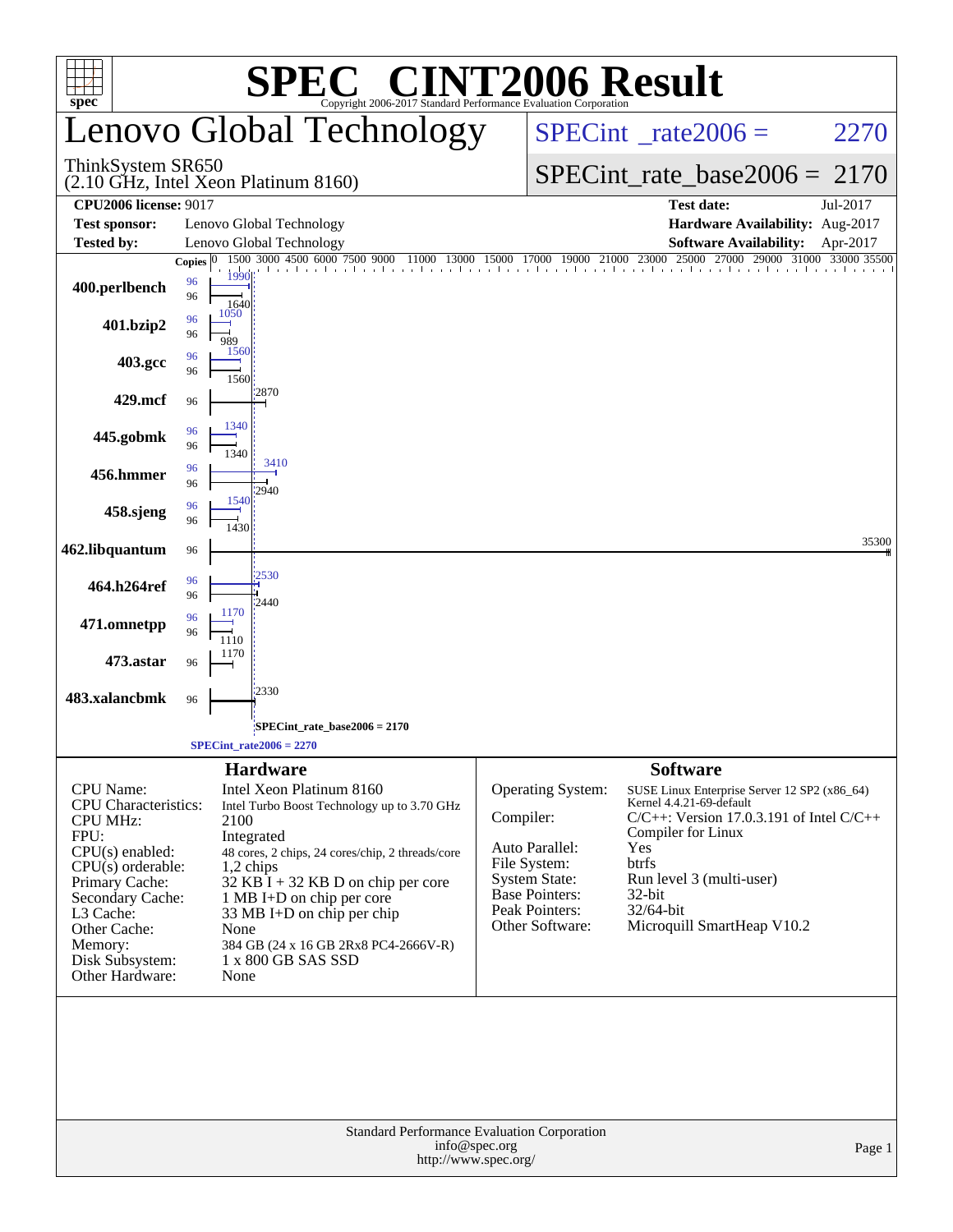

### enovo Global Technology

#### ThinkSystem SR650

(2.10 GHz, Intel Xeon Platinum 8160)

SPECint rate $2006 = 2270$ 

#### [SPECint\\_rate\\_base2006 =](http://www.spec.org/auto/cpu2006/Docs/result-fields.html#SPECintratebase2006) 2170

**[Test sponsor:](http://www.spec.org/auto/cpu2006/Docs/result-fields.html#Testsponsor)** Lenovo Global Technology **[Hardware Availability:](http://www.spec.org/auto/cpu2006/Docs/result-fields.html#HardwareAvailability)** Aug-2017

**[CPU2006 license:](http://www.spec.org/auto/cpu2006/Docs/result-fields.html#CPU2006license)** 9017 **[Test date:](http://www.spec.org/auto/cpu2006/Docs/result-fields.html#Testdate)** Jul-2017 **[Tested by:](http://www.spec.org/auto/cpu2006/Docs/result-fields.html#Testedby)** Lenovo Global Technology **[Software Availability:](http://www.spec.org/auto/cpu2006/Docs/result-fields.html#SoftwareAvailability)** Apr-2017

#### **[Results Table](http://www.spec.org/auto/cpu2006/Docs/result-fields.html#ResultsTable)**

|                                                                                                          | <b>Base</b>   |                |       |                |       |                | <b>Peak</b> |               |                |              |                |              |                |              |
|----------------------------------------------------------------------------------------------------------|---------------|----------------|-------|----------------|-------|----------------|-------------|---------------|----------------|--------------|----------------|--------------|----------------|--------------|
| <b>Benchmark</b>                                                                                         | <b>Copies</b> | <b>Seconds</b> | Ratio | <b>Seconds</b> | Ratio | <b>Seconds</b> | Ratio       | <b>Copies</b> | <b>Seconds</b> | <b>Ratio</b> | <b>Seconds</b> | <b>Ratio</b> | <b>Seconds</b> | <b>Ratio</b> |
| 400.perlbench                                                                                            | 96            | 571            | 1640  | 572            | 1640  | 572            | 1640        | 96            | 470            | 1990         | 471            | 1990         | 468            | 2000         |
| 401.bzip2                                                                                                | 96            | 938            | 988   | 936            | 989   | 934            | 992         | 96            | 889            | 1040         | 885            | 1050         | 885            | 1050         |
| $403.\mathrm{gcc}$                                                                                       | 96            | 497            | 1550  | 497            | 1560  | 495            | 1560        | 96            | 494            | 1560         | 495            | 1560         | 495            | 1560         |
| $429$ .mcf                                                                                               | 96            | 306            | 2860  | 305            | 2870  | 305            | 2870        | 96            | 306            | 2860         | 305            | 2870         | 305            | 2870         |
| $445$ .gobmk                                                                                             | 96            | 750            | 1340  | 749            | 1350  | 750            | 1340        | 96            | 751            | 1340         | 751            | 1340         | 750            | 1340         |
| 456.hmmer                                                                                                | 96            | 305            | 2940  | 305            | 2940  | 305            | 2940        | 96            | 263            | 3410         | 263            | 3400         | 263            | 3410         |
| $458$ sjeng                                                                                              | 96            | 813            | 1430  | 813            | 1430  | 812            | 1430        | 96            | 754            | 1540         | 754            | 1540         | 754            | 1540         |
| 462.libquantum                                                                                           | 96            | 56.6           | 35200 | 56.4           | 35300 | 56.3           | 35300       | 96            | 56.6           | 35200        | 56.4           | 35300        | 56.3           | 35300        |
| 464.h264ref                                                                                              | 96            | 872            | 2440  | 871            | 2440  | 877            | 2420        | 96            | 837            | 2540         | 848            | 2500         | 838            | 2530         |
| 471.omnetpp                                                                                              | 96            | 541            | 1110  | 540            | 1110  | 541            | <b>1110</b> | 96            | 514            | 1170         | 515            | 1170         | 514            | 1170         |
| $473.$ astar                                                                                             | 96            | 574            | 1170  | 575            | 1170  | 575            | 1170        | 96            | 574            | 1170         | 575            | 1170         | 575            | 1170         |
| 483.xalancbmk                                                                                            | 96            | 284            | 2330  | 285            | 2330  | 284            | 2330        | 96            | 284            | 2330         | 285            | 2330         | 284            | 2330         |
| Results appear in the order in which they were run. Bold underlined text indicates a median measurement. |               |                |       |                |       |                |             |               |                |              |                |              |                |              |

#### **[Submit Notes](http://www.spec.org/auto/cpu2006/Docs/result-fields.html#SubmitNotes)**

 The numactl mechanism was used to bind copies to processors. The config file option 'submit' was used to generate numactl commands to bind each copy to a specific processor. For details, please see the config file.

#### **[Operating System Notes](http://www.spec.org/auto/cpu2006/Docs/result-fields.html#OperatingSystemNotes)**

Stack size set to unlimited using "ulimit -s unlimited"

#### **[Platform Notes](http://www.spec.org/auto/cpu2006/Docs/result-fields.html#PlatformNotes)**

<http://www.spec.org/>

Standard Performance Evaluation Corporation [info@spec.org](mailto:info@spec.org) BIOS configuration: Operating Mode set to Maximum Performance SNC set to Enable DCU Streamer Prefetcher set to Disable Stale AtoS set to Enable LLC dead line alloc set to Disable Sysinfo program /home/cpu2006-1.2-ic17.0u3/config/sysinfo.rev6993 Revision 6993 of 2015-11-06 (b5e8d4b4eb51ed28d7f98696cbe290c1) running on Cyborg-SPECcpu2006-SUSE12SP2 Sat Jul 29 01:16:45 2017 This section contains SUT (System Under Test) info as seen by some common utilities. To remove or add to this section, see: <http://www.spec.org/cpu2006/Docs/config.html#sysinfo> From /proc/cpuinfo model name : Intel(R) Xeon(R) Platinum 8160 CPU @ 2.10GHz 2 "physical id"s (chips) Continued on next page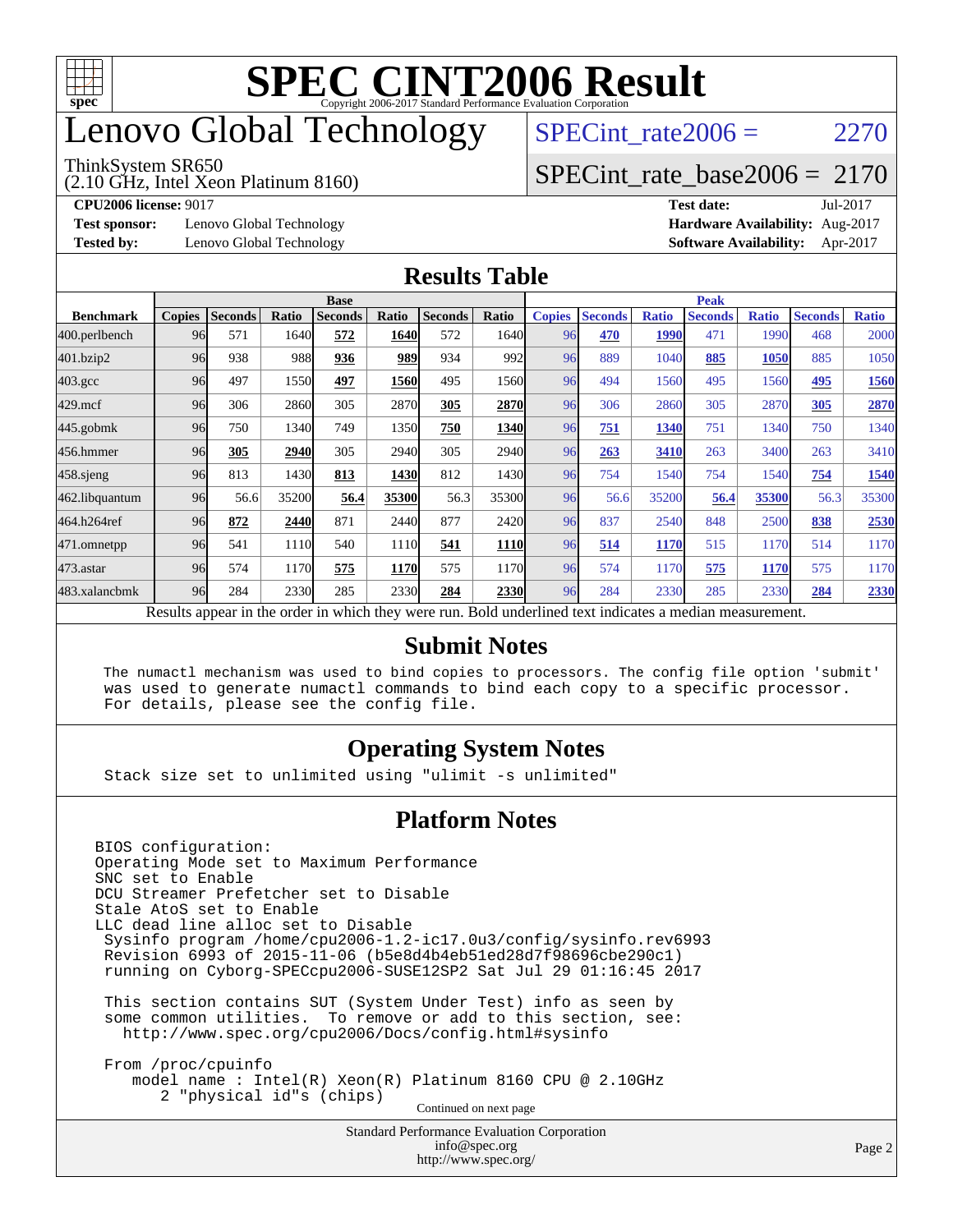

#### enovo Global Technology

SPECint rate $2006 = 2270$ 

(2.10 GHz, Intel Xeon Platinum 8160) ThinkSystem SR650

[SPECint\\_rate\\_base2006 =](http://www.spec.org/auto/cpu2006/Docs/result-fields.html#SPECintratebase2006) 2170

**[Test sponsor:](http://www.spec.org/auto/cpu2006/Docs/result-fields.html#Testsponsor)** Lenovo Global Technology **[Hardware Availability:](http://www.spec.org/auto/cpu2006/Docs/result-fields.html#HardwareAvailability)** Aug-2017 **[Tested by:](http://www.spec.org/auto/cpu2006/Docs/result-fields.html#Testedby)** Lenovo Global Technology **[Software Availability:](http://www.spec.org/auto/cpu2006/Docs/result-fields.html#SoftwareAvailability)** Apr-2017

### **[CPU2006 license:](http://www.spec.org/auto/cpu2006/Docs/result-fields.html#CPU2006license)** 9017 **[Test date:](http://www.spec.org/auto/cpu2006/Docs/result-fields.html#Testdate)** Jul-2017

#### **[Platform Notes \(Continued\)](http://www.spec.org/auto/cpu2006/Docs/result-fields.html#PlatformNotes)**

Standard Performance Evaluation Corporation [info@spec.org](mailto:info@spec.org) 96 "processors" cores, siblings (Caution: counting these is hw and system dependent. The following excerpts from /proc/cpuinfo might not be reliable. Use with caution.) cpu cores : 24 siblings : 48 physical 0: cores 0 1 2 3 4 5 8 9 10 11 12 13 16 17 18 19 20 21 24 25 26 27 28 29 physical 1: cores 0 1 2 3 4 5 8 9 10 11 12 13 16 17 18 19 20 21 24 25 26 27 28 29 cache size : 33792 KB From /proc/meminfo MemTotal: 395892112 kB HugePages\_Total: 0<br>Hugepagesize: 2048 kB Hugepagesize: From /etc/\*release\* /etc/\*version\* SuSE-release: SUSE Linux Enterprise Server 12 (x86\_64) VERSION = 12 PATCHLEVEL = 2 # This file is deprecated and will be removed in a future service pack or release. # Please check /etc/os-release for details about this release. os-release: NAME="SLES" VERSION="12-SP2" VERSION\_ID="12.2" PRETTY\_NAME="SUSE Linux Enterprise Server 12 SP2" ID="sles" ANSI\_COLOR="0;32" CPE\_NAME="cpe:/o:suse:sles:12:sp2" uname -a: Linux Cyborg-SPECcpu2006-SUSE12SP2 4.4.21-69-default #1 SMP Tue Oct 25 10:58:20 UTC 2016 (9464f67) x86\_64 x86\_64 x86\_64 GNU/Linux run-level 3 Jul 28 23:33 SPEC is set to: /home/cpu2006-1.2-ic17.0u3 Filesystem Type Size Used-Avail-Use%-Mounted-on-<br>  $\sqrt{\text{dev/sdb2}}$  btrfs 744G 30G 712G 4%-/home btrfs 744G 30G 712G 4% /home Additional information from dmidecode: Warning: Use caution when you interpret this section. The 'dmidecode' program reads system data which is "intended to allow hardware to be accurately determined", but the intent may not be met, as there are frequent changes to hardware, firmware, and the "DMTF SMBIOS" standard. BIOS Lenovo -[IVE109Q-1.00]- 06/28/2017 Memory: Continued on next page

<http://www.spec.org/>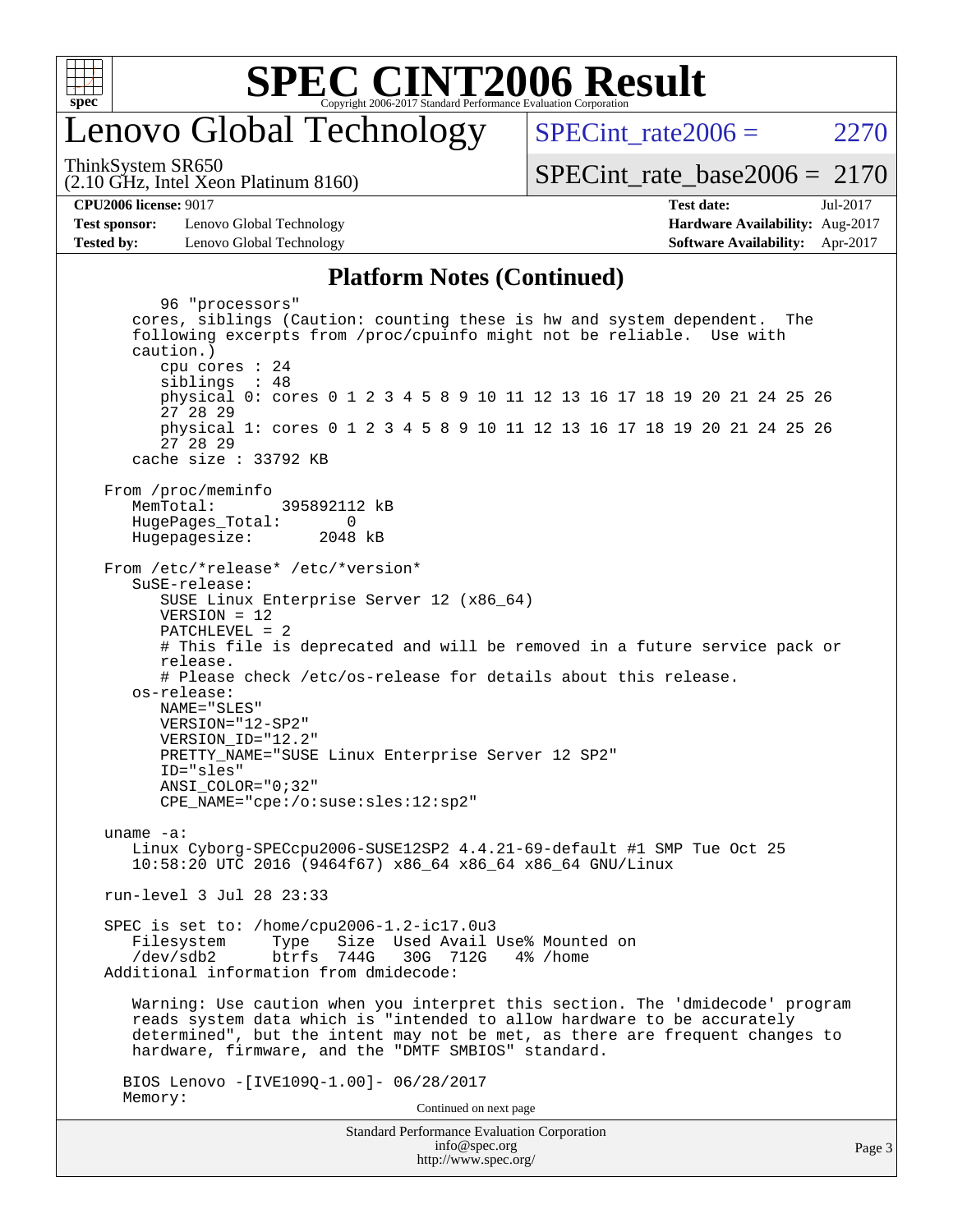

### enovo Global Technology

ThinkSystem SR650

SPECint rate $2006 = 2270$ 

(2.10 GHz, Intel Xeon Platinum 8160) [SPECint\\_rate\\_base2006 =](http://www.spec.org/auto/cpu2006/Docs/result-fields.html#SPECintratebase2006) 2170

**[Test sponsor:](http://www.spec.org/auto/cpu2006/Docs/result-fields.html#Testsponsor)** Lenovo Global Technology **[Hardware Availability:](http://www.spec.org/auto/cpu2006/Docs/result-fields.html#HardwareAvailability)** Aug-2017

**[CPU2006 license:](http://www.spec.org/auto/cpu2006/Docs/result-fields.html#CPU2006license)** 9017 **[Test date:](http://www.spec.org/auto/cpu2006/Docs/result-fields.html#Testdate)** Jul-2017 **[Tested by:](http://www.spec.org/auto/cpu2006/Docs/result-fields.html#Testedby)** Lenovo Global Technology **[Software Availability:](http://www.spec.org/auto/cpu2006/Docs/result-fields.html#SoftwareAvailability)** Apr-2017

#### **[Platform Notes \(Continued\)](http://www.spec.org/auto/cpu2006/Docs/result-fields.html#PlatformNotes)**

24x Samsung M393A2K43BB1-CTD 16 GB 2 rank 2666 MHz

(End of data from sysinfo program)

#### **[General Notes](http://www.spec.org/auto/cpu2006/Docs/result-fields.html#GeneralNotes)**

Environment variables set by runspec before the start of the run: LD\_LIBRARY\_PATH = "/home/cpu2006-1.2-ic17.0u3/lib/ia32:/home/cpu2006-1.2-ic17.0u3/lib/intel64:/home/cpu2006-1.2-ic17.0u3/sh10.2"

 Binaries compiled on a system with 1x Intel Core i7-4790 CPU + 32GB RAM memory using Redhat Enterprise Linux 7.2 Transparent Huge Pages enabled by default Filesystem page cache cleared with: shell invocation of 'sync; echo 3 > /proc/sys/vm/drop\_caches' prior to run runspec command invoked through numactl i.e.: numactl --interleave=all runspec <etc>

#### **[Base Compiler Invocation](http://www.spec.org/auto/cpu2006/Docs/result-fields.html#BaseCompilerInvocation)**

[C benchmarks](http://www.spec.org/auto/cpu2006/Docs/result-fields.html#Cbenchmarks):

[icc -m32 -L/opt/intel/compilers\\_and\\_libraries\\_2017/linux/lib/ia32](http://www.spec.org/cpu2006/results/res2017q4/cpu2006-20170918-49780.flags.html#user_CCbase_intel_icc_c29f3ff5a7ed067b11e4ec10a03f03ae)

[C++ benchmarks:](http://www.spec.org/auto/cpu2006/Docs/result-fields.html#CXXbenchmarks)

[icpc -m32 -L/opt/intel/compilers\\_and\\_libraries\\_2017/linux/lib/ia32](http://www.spec.org/cpu2006/results/res2017q4/cpu2006-20170918-49780.flags.html#user_CXXbase_intel_icpc_8c35c7808b62dab9ae41a1aa06361b6b)

#### **[Base Portability Flags](http://www.spec.org/auto/cpu2006/Docs/result-fields.html#BasePortabilityFlags)**

 400.perlbench: [-D\\_FILE\\_OFFSET\\_BITS=64](http://www.spec.org/cpu2006/results/res2017q4/cpu2006-20170918-49780.flags.html#user_basePORTABILITY400_perlbench_file_offset_bits_64_438cf9856305ebd76870a2c6dc2689ab) [-DSPEC\\_CPU\\_LINUX\\_IA32](http://www.spec.org/cpu2006/results/res2017q4/cpu2006-20170918-49780.flags.html#b400.perlbench_baseCPORTABILITY_DSPEC_CPU_LINUX_IA32) 401.bzip2: [-D\\_FILE\\_OFFSET\\_BITS=64](http://www.spec.org/cpu2006/results/res2017q4/cpu2006-20170918-49780.flags.html#user_basePORTABILITY401_bzip2_file_offset_bits_64_438cf9856305ebd76870a2c6dc2689ab) 403.gcc: [-D\\_FILE\\_OFFSET\\_BITS=64](http://www.spec.org/cpu2006/results/res2017q4/cpu2006-20170918-49780.flags.html#user_basePORTABILITY403_gcc_file_offset_bits_64_438cf9856305ebd76870a2c6dc2689ab) 429.mcf: [-D\\_FILE\\_OFFSET\\_BITS=64](http://www.spec.org/cpu2006/results/res2017q4/cpu2006-20170918-49780.flags.html#user_basePORTABILITY429_mcf_file_offset_bits_64_438cf9856305ebd76870a2c6dc2689ab) 445.gobmk: [-D\\_FILE\\_OFFSET\\_BITS=64](http://www.spec.org/cpu2006/results/res2017q4/cpu2006-20170918-49780.flags.html#user_basePORTABILITY445_gobmk_file_offset_bits_64_438cf9856305ebd76870a2c6dc2689ab) 456.hmmer: [-D\\_FILE\\_OFFSET\\_BITS=64](http://www.spec.org/cpu2006/results/res2017q4/cpu2006-20170918-49780.flags.html#user_basePORTABILITY456_hmmer_file_offset_bits_64_438cf9856305ebd76870a2c6dc2689ab) 458.sjeng: [-D\\_FILE\\_OFFSET\\_BITS=64](http://www.spec.org/cpu2006/results/res2017q4/cpu2006-20170918-49780.flags.html#user_basePORTABILITY458_sjeng_file_offset_bits_64_438cf9856305ebd76870a2c6dc2689ab) 462.libquantum: [-D\\_FILE\\_OFFSET\\_BITS=64](http://www.spec.org/cpu2006/results/res2017q4/cpu2006-20170918-49780.flags.html#user_basePORTABILITY462_libquantum_file_offset_bits_64_438cf9856305ebd76870a2c6dc2689ab) [-DSPEC\\_CPU\\_LINUX](http://www.spec.org/cpu2006/results/res2017q4/cpu2006-20170918-49780.flags.html#b462.libquantum_baseCPORTABILITY_DSPEC_CPU_LINUX) 464.h264ref: [-D\\_FILE\\_OFFSET\\_BITS=64](http://www.spec.org/cpu2006/results/res2017q4/cpu2006-20170918-49780.flags.html#user_basePORTABILITY464_h264ref_file_offset_bits_64_438cf9856305ebd76870a2c6dc2689ab) 471.omnetpp: [-D\\_FILE\\_OFFSET\\_BITS=64](http://www.spec.org/cpu2006/results/res2017q4/cpu2006-20170918-49780.flags.html#user_basePORTABILITY471_omnetpp_file_offset_bits_64_438cf9856305ebd76870a2c6dc2689ab) 473.astar: [-D\\_FILE\\_OFFSET\\_BITS=64](http://www.spec.org/cpu2006/results/res2017q4/cpu2006-20170918-49780.flags.html#user_basePORTABILITY473_astar_file_offset_bits_64_438cf9856305ebd76870a2c6dc2689ab) 483.xalancbmk: [-D\\_FILE\\_OFFSET\\_BITS=64](http://www.spec.org/cpu2006/results/res2017q4/cpu2006-20170918-49780.flags.html#user_basePORTABILITY483_xalancbmk_file_offset_bits_64_438cf9856305ebd76870a2c6dc2689ab) [-DSPEC\\_CPU\\_LINUX](http://www.spec.org/cpu2006/results/res2017q4/cpu2006-20170918-49780.flags.html#b483.xalancbmk_baseCXXPORTABILITY_DSPEC_CPU_LINUX)

#### **[Base Optimization Flags](http://www.spec.org/auto/cpu2006/Docs/result-fields.html#BaseOptimizationFlags)**

[C benchmarks](http://www.spec.org/auto/cpu2006/Docs/result-fields.html#Cbenchmarks):

[-xCORE-AVX512](http://www.spec.org/cpu2006/results/res2017q4/cpu2006-20170918-49780.flags.html#user_CCbase_f-xCORE-AVX512) [-ipo](http://www.spec.org/cpu2006/results/res2017q4/cpu2006-20170918-49780.flags.html#user_CCbase_f-ipo) [-O3](http://www.spec.org/cpu2006/results/res2017q4/cpu2006-20170918-49780.flags.html#user_CCbase_f-O3) [-no-prec-div](http://www.spec.org/cpu2006/results/res2017q4/cpu2006-20170918-49780.flags.html#user_CCbase_f-no-prec-div) [-qopt-prefetch](http://www.spec.org/cpu2006/results/res2017q4/cpu2006-20170918-49780.flags.html#user_CCbase_f-qopt-prefetch) [-qopt-mem-layout-trans=3](http://www.spec.org/cpu2006/results/res2017q4/cpu2006-20170918-49780.flags.html#user_CCbase_f-qopt-mem-layout-trans_170f5be61cd2cedc9b54468c59262d5d)

Continued on next page

Standard Performance Evaluation Corporation [info@spec.org](mailto:info@spec.org) <http://www.spec.org/>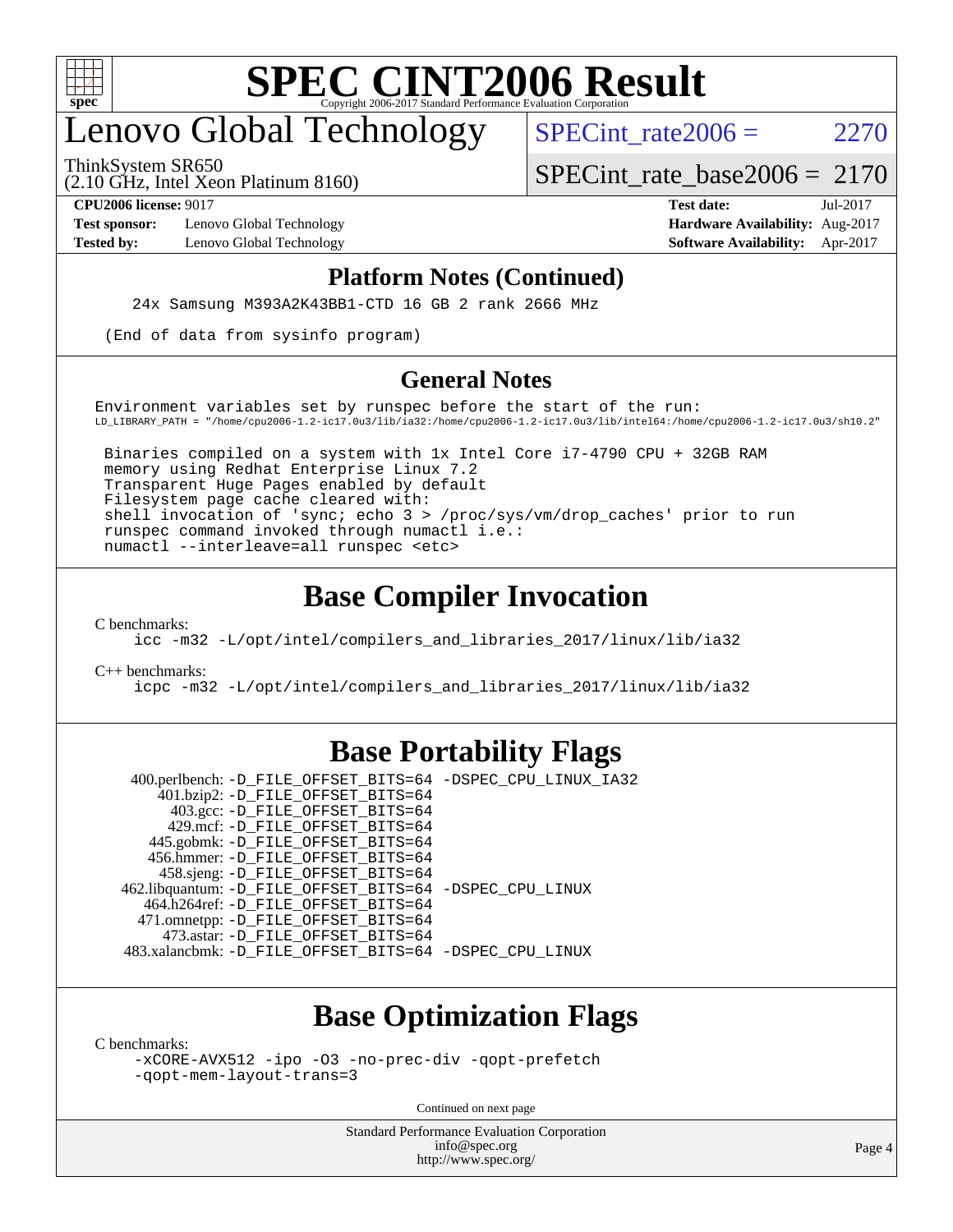

### enovo Global Technology

(2.10 GHz, Intel Xeon Platinum 8160) ThinkSystem SR650

SPECint rate $2006 = 2270$ 

[SPECint\\_rate\\_base2006 =](http://www.spec.org/auto/cpu2006/Docs/result-fields.html#SPECintratebase2006) 2170

**[Test sponsor:](http://www.spec.org/auto/cpu2006/Docs/result-fields.html#Testsponsor)** Lenovo Global Technology **[Hardware Availability:](http://www.spec.org/auto/cpu2006/Docs/result-fields.html#HardwareAvailability)** Aug-2017

**[CPU2006 license:](http://www.spec.org/auto/cpu2006/Docs/result-fields.html#CPU2006license)** 9017 **[Test date:](http://www.spec.org/auto/cpu2006/Docs/result-fields.html#Testdate)** Jul-2017 **[Tested by:](http://www.spec.org/auto/cpu2006/Docs/result-fields.html#Testedby)** Lenovo Global Technology **[Software Availability:](http://www.spec.org/auto/cpu2006/Docs/result-fields.html#SoftwareAvailability)** Apr-2017

#### **[Base Optimization Flags \(Continued\)](http://www.spec.org/auto/cpu2006/Docs/result-fields.html#BaseOptimizationFlags)**

[C++ benchmarks:](http://www.spec.org/auto/cpu2006/Docs/result-fields.html#CXXbenchmarks)

[-xCORE-AVX512](http://www.spec.org/cpu2006/results/res2017q4/cpu2006-20170918-49780.flags.html#user_CXXbase_f-xCORE-AVX512) [-ipo](http://www.spec.org/cpu2006/results/res2017q4/cpu2006-20170918-49780.flags.html#user_CXXbase_f-ipo) [-O3](http://www.spec.org/cpu2006/results/res2017q4/cpu2006-20170918-49780.flags.html#user_CXXbase_f-O3) [-no-prec-div](http://www.spec.org/cpu2006/results/res2017q4/cpu2006-20170918-49780.flags.html#user_CXXbase_f-no-prec-div) [-qopt-prefetch](http://www.spec.org/cpu2006/results/res2017q4/cpu2006-20170918-49780.flags.html#user_CXXbase_f-qopt-prefetch) [-qopt-mem-layout-trans=3](http://www.spec.org/cpu2006/results/res2017q4/cpu2006-20170918-49780.flags.html#user_CXXbase_f-qopt-mem-layout-trans_170f5be61cd2cedc9b54468c59262d5d) [-Wl,-z,muldefs](http://www.spec.org/cpu2006/results/res2017q4/cpu2006-20170918-49780.flags.html#user_CXXbase_link_force_multiple1_74079c344b956b9658436fd1b6dd3a8a) [-L/sh10.2 -lsmartheap](http://www.spec.org/cpu2006/results/res2017q4/cpu2006-20170918-49780.flags.html#user_CXXbase_SmartHeap_b831f2d313e2fffa6dfe3f00ffc1f1c0)

#### **[Base Other Flags](http://www.spec.org/auto/cpu2006/Docs/result-fields.html#BaseOtherFlags)**

[C benchmarks](http://www.spec.org/auto/cpu2006/Docs/result-fields.html#Cbenchmarks):

403.gcc: [-Dalloca=\\_alloca](http://www.spec.org/cpu2006/results/res2017q4/cpu2006-20170918-49780.flags.html#b403.gcc_baseEXTRA_CFLAGS_Dalloca_be3056838c12de2578596ca5467af7f3)

#### **[Peak Compiler Invocation](http://www.spec.org/auto/cpu2006/Docs/result-fields.html#PeakCompilerInvocation)**

[C benchmarks \(except as noted below\)](http://www.spec.org/auto/cpu2006/Docs/result-fields.html#Cbenchmarksexceptasnotedbelow):

[icc -m32 -L/opt/intel/compilers\\_and\\_libraries\\_2017/linux/lib/ia32](http://www.spec.org/cpu2006/results/res2017q4/cpu2006-20170918-49780.flags.html#user_CCpeak_intel_icc_c29f3ff5a7ed067b11e4ec10a03f03ae)

400.perlbench: [icc -m64](http://www.spec.org/cpu2006/results/res2017q4/cpu2006-20170918-49780.flags.html#user_peakCCLD400_perlbench_intel_icc_64bit_bda6cc9af1fdbb0edc3795bac97ada53)

401.bzip2: [icc -m64](http://www.spec.org/cpu2006/results/res2017q4/cpu2006-20170918-49780.flags.html#user_peakCCLD401_bzip2_intel_icc_64bit_bda6cc9af1fdbb0edc3795bac97ada53)

456.hmmer: [icc -m64](http://www.spec.org/cpu2006/results/res2017q4/cpu2006-20170918-49780.flags.html#user_peakCCLD456_hmmer_intel_icc_64bit_bda6cc9af1fdbb0edc3795bac97ada53)

458.sjeng: [icc -m64](http://www.spec.org/cpu2006/results/res2017q4/cpu2006-20170918-49780.flags.html#user_peakCCLD458_sjeng_intel_icc_64bit_bda6cc9af1fdbb0edc3795bac97ada53)

#### [C++ benchmarks:](http://www.spec.org/auto/cpu2006/Docs/result-fields.html#CXXbenchmarks)

[icpc -m32 -L/opt/intel/compilers\\_and\\_libraries\\_2017/linux/lib/ia32](http://www.spec.org/cpu2006/results/res2017q4/cpu2006-20170918-49780.flags.html#user_CXXpeak_intel_icpc_8c35c7808b62dab9ae41a1aa06361b6b)

#### **[Peak Portability Flags](http://www.spec.org/auto/cpu2006/Docs/result-fields.html#PeakPortabilityFlags)**

 400.perlbench: [-DSPEC\\_CPU\\_LP64](http://www.spec.org/cpu2006/results/res2017q4/cpu2006-20170918-49780.flags.html#b400.perlbench_peakCPORTABILITY_DSPEC_CPU_LP64) [-DSPEC\\_CPU\\_LINUX\\_X64](http://www.spec.org/cpu2006/results/res2017q4/cpu2006-20170918-49780.flags.html#b400.perlbench_peakCPORTABILITY_DSPEC_CPU_LINUX_X64) 401.bzip2: [-DSPEC\\_CPU\\_LP64](http://www.spec.org/cpu2006/results/res2017q4/cpu2006-20170918-49780.flags.html#suite_peakCPORTABILITY401_bzip2_DSPEC_CPU_LP64) 403.gcc: [-D\\_FILE\\_OFFSET\\_BITS=64](http://www.spec.org/cpu2006/results/res2017q4/cpu2006-20170918-49780.flags.html#user_peakPORTABILITY403_gcc_file_offset_bits_64_438cf9856305ebd76870a2c6dc2689ab) 429.mcf: [-D\\_FILE\\_OFFSET\\_BITS=64](http://www.spec.org/cpu2006/results/res2017q4/cpu2006-20170918-49780.flags.html#user_peakPORTABILITY429_mcf_file_offset_bits_64_438cf9856305ebd76870a2c6dc2689ab) 445.gobmk: [-D\\_FILE\\_OFFSET\\_BITS=64](http://www.spec.org/cpu2006/results/res2017q4/cpu2006-20170918-49780.flags.html#user_peakPORTABILITY445_gobmk_file_offset_bits_64_438cf9856305ebd76870a2c6dc2689ab) 456.hmmer: [-DSPEC\\_CPU\\_LP64](http://www.spec.org/cpu2006/results/res2017q4/cpu2006-20170918-49780.flags.html#suite_peakCPORTABILITY456_hmmer_DSPEC_CPU_LP64) 458.sjeng: [-DSPEC\\_CPU\\_LP64](http://www.spec.org/cpu2006/results/res2017q4/cpu2006-20170918-49780.flags.html#suite_peakCPORTABILITY458_sjeng_DSPEC_CPU_LP64) 462.libquantum: [-D\\_FILE\\_OFFSET\\_BITS=64](http://www.spec.org/cpu2006/results/res2017q4/cpu2006-20170918-49780.flags.html#user_peakPORTABILITY462_libquantum_file_offset_bits_64_438cf9856305ebd76870a2c6dc2689ab) [-DSPEC\\_CPU\\_LINUX](http://www.spec.org/cpu2006/results/res2017q4/cpu2006-20170918-49780.flags.html#b462.libquantum_peakCPORTABILITY_DSPEC_CPU_LINUX) 464.h264ref: [-D\\_FILE\\_OFFSET\\_BITS=64](http://www.spec.org/cpu2006/results/res2017q4/cpu2006-20170918-49780.flags.html#user_peakPORTABILITY464_h264ref_file_offset_bits_64_438cf9856305ebd76870a2c6dc2689ab) 471.omnetpp: [-D\\_FILE\\_OFFSET\\_BITS=64](http://www.spec.org/cpu2006/results/res2017q4/cpu2006-20170918-49780.flags.html#user_peakPORTABILITY471_omnetpp_file_offset_bits_64_438cf9856305ebd76870a2c6dc2689ab) 473.astar: [-D\\_FILE\\_OFFSET\\_BITS=64](http://www.spec.org/cpu2006/results/res2017q4/cpu2006-20170918-49780.flags.html#user_peakPORTABILITY473_astar_file_offset_bits_64_438cf9856305ebd76870a2c6dc2689ab) 483.xalancbmk: [-D\\_FILE\\_OFFSET\\_BITS=64](http://www.spec.org/cpu2006/results/res2017q4/cpu2006-20170918-49780.flags.html#user_peakPORTABILITY483_xalancbmk_file_offset_bits_64_438cf9856305ebd76870a2c6dc2689ab) [-DSPEC\\_CPU\\_LINUX](http://www.spec.org/cpu2006/results/res2017q4/cpu2006-20170918-49780.flags.html#b483.xalancbmk_peakCXXPORTABILITY_DSPEC_CPU_LINUX)

> Standard Performance Evaluation Corporation [info@spec.org](mailto:info@spec.org) <http://www.spec.org/>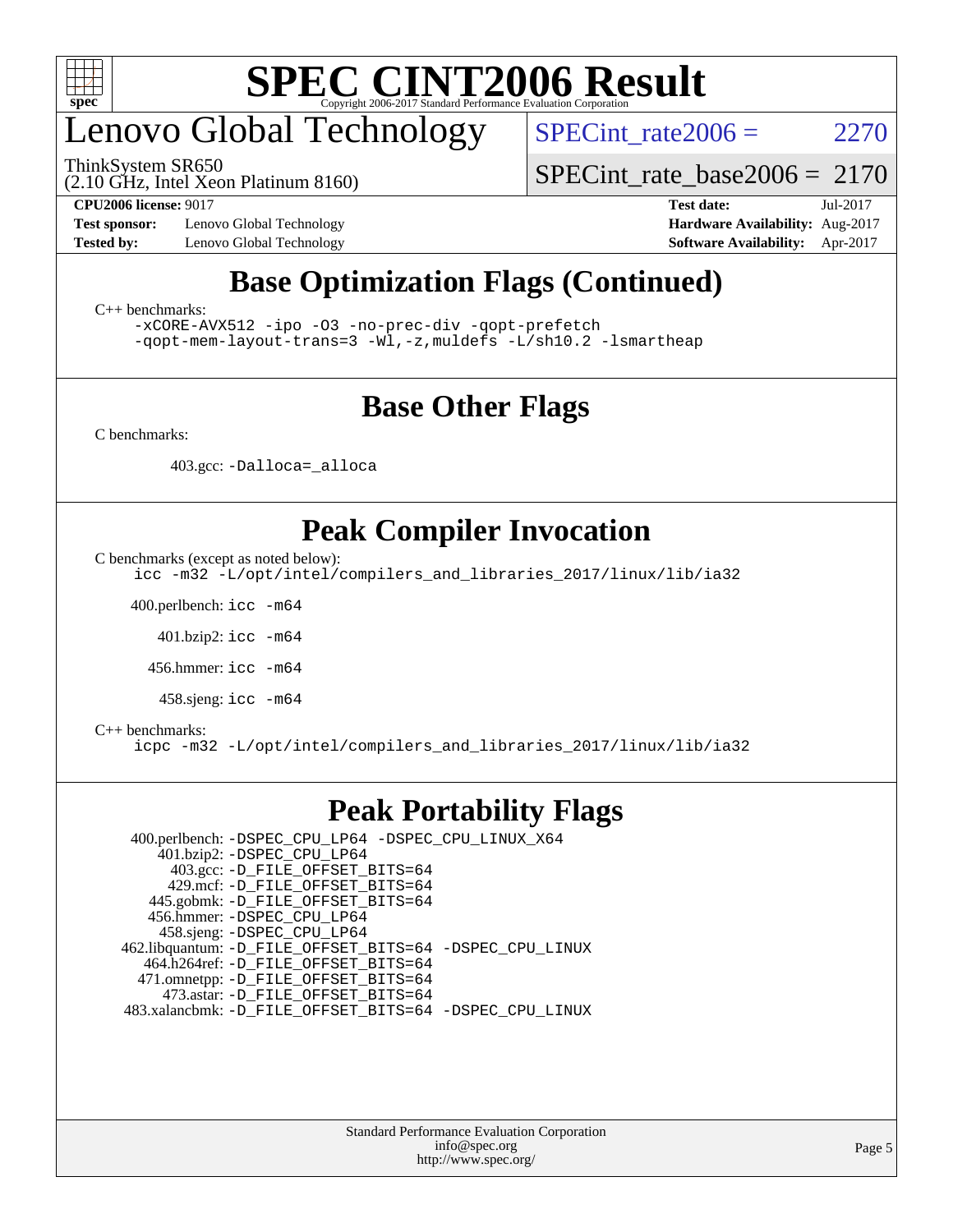

#### enovo Global Technology

SPECint rate $2006 = 2270$ 

ThinkSystem SR650

(2.10 GHz, Intel Xeon Platinum 8160)

[SPECint\\_rate\\_base2006 =](http://www.spec.org/auto/cpu2006/Docs/result-fields.html#SPECintratebase2006) 2170

**[Test sponsor:](http://www.spec.org/auto/cpu2006/Docs/result-fields.html#Testsponsor)** Lenovo Global Technology **[Hardware Availability:](http://www.spec.org/auto/cpu2006/Docs/result-fields.html#HardwareAvailability)** Aug-2017 **[Tested by:](http://www.spec.org/auto/cpu2006/Docs/result-fields.html#Testedby)** Lenovo Global Technology **[Software Availability:](http://www.spec.org/auto/cpu2006/Docs/result-fields.html#SoftwareAvailability)** Apr-2017

**[CPU2006 license:](http://www.spec.org/auto/cpu2006/Docs/result-fields.html#CPU2006license)** 9017 **[Test date:](http://www.spec.org/auto/cpu2006/Docs/result-fields.html#Testdate)** Jul-2017

#### **[Peak Optimization Flags](http://www.spec.org/auto/cpu2006/Docs/result-fields.html#PeakOptimizationFlags)**

#### [C benchmarks](http://www.spec.org/auto/cpu2006/Docs/result-fields.html#Cbenchmarks):

 400.perlbench: [-prof-gen](http://www.spec.org/cpu2006/results/res2017q4/cpu2006-20170918-49780.flags.html#user_peakPASS1_CFLAGSPASS1_LDCFLAGS400_perlbench_prof_gen_e43856698f6ca7b7e442dfd80e94a8fc)(pass 1) [-prof-use](http://www.spec.org/cpu2006/results/res2017q4/cpu2006-20170918-49780.flags.html#user_peakPASS2_CFLAGSPASS2_LDCFLAGS400_perlbench_prof_use_bccf7792157ff70d64e32fe3e1250b55)(pass 2) [-xCORE-AVX512](http://www.spec.org/cpu2006/results/res2017q4/cpu2006-20170918-49780.flags.html#user_peakPASS2_CFLAGSPASS2_LDCFLAGS400_perlbench_f-xCORE-AVX512)(pass 2)  $-par-num-threads=1(pass 1) -ipo(pass 2) -O3(pass 2)$  $-par-num-threads=1(pass 1) -ipo(pass 2) -O3(pass 2)$  $-par-num-threads=1(pass 1) -ipo(pass 2) -O3(pass 2)$  $-par-num-threads=1(pass 1) -ipo(pass 2) -O3(pass 2)$  $-par-num-threads=1(pass 1) -ipo(pass 2) -O3(pass 2)$  $-par-num-threads=1(pass 1) -ipo(pass 2) -O3(pass 2)$ [-no-prec-div](http://www.spec.org/cpu2006/results/res2017q4/cpu2006-20170918-49780.flags.html#user_peakPASS2_CFLAGSPASS2_LDCFLAGS400_perlbench_f-no-prec-div)(pass 2) [-auto-ilp32](http://www.spec.org/cpu2006/results/res2017q4/cpu2006-20170918-49780.flags.html#user_peakCOPTIMIZE400_perlbench_f-auto-ilp32) [-qopt-mem-layout-trans=3](http://www.spec.org/cpu2006/results/res2017q4/cpu2006-20170918-49780.flags.html#user_peakCOPTIMIZE400_perlbench_f-qopt-mem-layout-trans_170f5be61cd2cedc9b54468c59262d5d) 401.bzip2: [-prof-gen](http://www.spec.org/cpu2006/results/res2017q4/cpu2006-20170918-49780.flags.html#user_peakPASS1_CFLAGSPASS1_LDCFLAGS401_bzip2_prof_gen_e43856698f6ca7b7e442dfd80e94a8fc)(pass 1) [-prof-use](http://www.spec.org/cpu2006/results/res2017q4/cpu2006-20170918-49780.flags.html#user_peakPASS2_CFLAGSPASS2_LDCFLAGS401_bzip2_prof_use_bccf7792157ff70d64e32fe3e1250b55)(pass 2) [-xCORE-AVX512](http://www.spec.org/cpu2006/results/res2017q4/cpu2006-20170918-49780.flags.html#user_peakPASS2_CFLAGSPASS2_LDCFLAGS401_bzip2_f-xCORE-AVX512)(pass 2) [-par-num-threads=1](http://www.spec.org/cpu2006/results/res2017q4/cpu2006-20170918-49780.flags.html#user_peakPASS1_CFLAGSPASS1_LDCFLAGS401_bzip2_par_num_threads_786a6ff141b4e9e90432e998842df6c2)(pass 1) [-ipo](http://www.spec.org/cpu2006/results/res2017q4/cpu2006-20170918-49780.flags.html#user_peakPASS2_CFLAGSPASS2_LDCFLAGS401_bzip2_f-ipo)(pass 2) [-O3](http://www.spec.org/cpu2006/results/res2017q4/cpu2006-20170918-49780.flags.html#user_peakPASS2_CFLAGSPASS2_LDCFLAGS401_bzip2_f-O3)(pass 2) [-no-prec-div](http://www.spec.org/cpu2006/results/res2017q4/cpu2006-20170918-49780.flags.html#user_peakPASS2_CFLAGSPASS2_LDCFLAGS401_bzip2_f-no-prec-div)(pass 2) [-qopt-prefetch](http://www.spec.org/cpu2006/results/res2017q4/cpu2006-20170918-49780.flags.html#user_peakCOPTIMIZE401_bzip2_f-qopt-prefetch) [-auto-ilp32](http://www.spec.org/cpu2006/results/res2017q4/cpu2006-20170918-49780.flags.html#user_peakCOPTIMIZE401_bzip2_f-auto-ilp32) [-qopt-mem-layout-trans=3](http://www.spec.org/cpu2006/results/res2017q4/cpu2006-20170918-49780.flags.html#user_peakCOPTIMIZE401_bzip2_f-qopt-mem-layout-trans_170f5be61cd2cedc9b54468c59262d5d) 403.gcc: [-xCORE-AVX512](http://www.spec.org/cpu2006/results/res2017q4/cpu2006-20170918-49780.flags.html#user_peakOPTIMIZE403_gcc_f-xCORE-AVX512) [-ipo](http://www.spec.org/cpu2006/results/res2017q4/cpu2006-20170918-49780.flags.html#user_peakOPTIMIZE403_gcc_f-ipo) [-O3](http://www.spec.org/cpu2006/results/res2017q4/cpu2006-20170918-49780.flags.html#user_peakOPTIMIZE403_gcc_f-O3) [-no-prec-div](http://www.spec.org/cpu2006/results/res2017q4/cpu2006-20170918-49780.flags.html#user_peakOPTIMIZE403_gcc_f-no-prec-div) [-qopt-mem-layout-trans=3](http://www.spec.org/cpu2006/results/res2017q4/cpu2006-20170918-49780.flags.html#user_peakCOPTIMIZE403_gcc_f-qopt-mem-layout-trans_170f5be61cd2cedc9b54468c59262d5d)  $429$ .mcf: basepeak = yes 445.gobmk: [-prof-gen](http://www.spec.org/cpu2006/results/res2017q4/cpu2006-20170918-49780.flags.html#user_peakPASS1_CFLAGSPASS1_LDCFLAGS445_gobmk_prof_gen_e43856698f6ca7b7e442dfd80e94a8fc)(pass 1) [-prof-use](http://www.spec.org/cpu2006/results/res2017q4/cpu2006-20170918-49780.flags.html#user_peakPASS2_CFLAGSPASS2_LDCFLAGSPASS2_LDFLAGS445_gobmk_prof_use_bccf7792157ff70d64e32fe3e1250b55)(pass 2) [-xCORE-AVX512](http://www.spec.org/cpu2006/results/res2017q4/cpu2006-20170918-49780.flags.html#user_peakPASS2_CFLAGSPASS2_LDCFLAGSPASS2_LDFLAGS445_gobmk_f-xCORE-AVX512)(pass 2) [-par-num-threads=1](http://www.spec.org/cpu2006/results/res2017q4/cpu2006-20170918-49780.flags.html#user_peakPASS1_CFLAGSPASS1_LDCFLAGS445_gobmk_par_num_threads_786a6ff141b4e9e90432e998842df6c2)(pass 1) [-ipo](http://www.spec.org/cpu2006/results/res2017q4/cpu2006-20170918-49780.flags.html#user_peakPASS2_LDCFLAGS445_gobmk_f-ipo)(pass 2) [-O3](http://www.spec.org/cpu2006/results/res2017q4/cpu2006-20170918-49780.flags.html#user_peakPASS2_LDCFLAGS445_gobmk_f-O3)(pass 2) [-no-prec-div](http://www.spec.org/cpu2006/results/res2017q4/cpu2006-20170918-49780.flags.html#user_peakPASS2_LDCFLAGS445_gobmk_f-no-prec-div)(pass 2) [-qopt-mem-layout-trans=3](http://www.spec.org/cpu2006/results/res2017q4/cpu2006-20170918-49780.flags.html#user_peakCOPTIMIZE445_gobmk_f-qopt-mem-layout-trans_170f5be61cd2cedc9b54468c59262d5d) 456.hmmer: [-xCORE-AVX512](http://www.spec.org/cpu2006/results/res2017q4/cpu2006-20170918-49780.flags.html#user_peakOPTIMIZE456_hmmer_f-xCORE-AVX512) [-ipo](http://www.spec.org/cpu2006/results/res2017q4/cpu2006-20170918-49780.flags.html#user_peakOPTIMIZE456_hmmer_f-ipo) [-O3](http://www.spec.org/cpu2006/results/res2017q4/cpu2006-20170918-49780.flags.html#user_peakOPTIMIZE456_hmmer_f-O3) [-no-prec-div](http://www.spec.org/cpu2006/results/res2017q4/cpu2006-20170918-49780.flags.html#user_peakOPTIMIZE456_hmmer_f-no-prec-div) [-unroll2](http://www.spec.org/cpu2006/results/res2017q4/cpu2006-20170918-49780.flags.html#user_peakCOPTIMIZE456_hmmer_f-unroll_784dae83bebfb236979b41d2422d7ec2) [-auto-ilp32](http://www.spec.org/cpu2006/results/res2017q4/cpu2006-20170918-49780.flags.html#user_peakCOPTIMIZE456_hmmer_f-auto-ilp32) [-qopt-mem-layout-trans=3](http://www.spec.org/cpu2006/results/res2017q4/cpu2006-20170918-49780.flags.html#user_peakCOPTIMIZE456_hmmer_f-qopt-mem-layout-trans_170f5be61cd2cedc9b54468c59262d5d) 458.sjeng: [-prof-gen](http://www.spec.org/cpu2006/results/res2017q4/cpu2006-20170918-49780.flags.html#user_peakPASS1_CFLAGSPASS1_LDCFLAGS458_sjeng_prof_gen_e43856698f6ca7b7e442dfd80e94a8fc)(pass 1) [-prof-use](http://www.spec.org/cpu2006/results/res2017q4/cpu2006-20170918-49780.flags.html#user_peakPASS2_CFLAGSPASS2_LDCFLAGS458_sjeng_prof_use_bccf7792157ff70d64e32fe3e1250b55)(pass 2) [-xCORE-AVX512](http://www.spec.org/cpu2006/results/res2017q4/cpu2006-20170918-49780.flags.html#user_peakPASS2_CFLAGSPASS2_LDCFLAGS458_sjeng_f-xCORE-AVX512)(pass 2) [-par-num-threads=1](http://www.spec.org/cpu2006/results/res2017q4/cpu2006-20170918-49780.flags.html#user_peakPASS1_CFLAGSPASS1_LDCFLAGS458_sjeng_par_num_threads_786a6ff141b4e9e90432e998842df6c2)(pass 1) [-ipo](http://www.spec.org/cpu2006/results/res2017q4/cpu2006-20170918-49780.flags.html#user_peakPASS2_CFLAGSPASS2_LDCFLAGS458_sjeng_f-ipo)(pass 2) [-O3](http://www.spec.org/cpu2006/results/res2017q4/cpu2006-20170918-49780.flags.html#user_peakPASS2_CFLAGSPASS2_LDCFLAGS458_sjeng_f-O3)(pass 2) [-no-prec-div](http://www.spec.org/cpu2006/results/res2017q4/cpu2006-20170918-49780.flags.html#user_peakPASS2_CFLAGSPASS2_LDCFLAGS458_sjeng_f-no-prec-div)(pass 2) [-unroll4](http://www.spec.org/cpu2006/results/res2017q4/cpu2006-20170918-49780.flags.html#user_peakCOPTIMIZE458_sjeng_f-unroll_4e5e4ed65b7fd20bdcd365bec371b81f) [-auto-ilp32](http://www.spec.org/cpu2006/results/res2017q4/cpu2006-20170918-49780.flags.html#user_peakCOPTIMIZE458_sjeng_f-auto-ilp32) [-qopt-mem-layout-trans=3](http://www.spec.org/cpu2006/results/res2017q4/cpu2006-20170918-49780.flags.html#user_peakCOPTIMIZE458_sjeng_f-qopt-mem-layout-trans_170f5be61cd2cedc9b54468c59262d5d)  $462$ .libquantum: basepeak = yes 464.h264ref: [-prof-gen](http://www.spec.org/cpu2006/results/res2017q4/cpu2006-20170918-49780.flags.html#user_peakPASS1_CFLAGSPASS1_LDCFLAGS464_h264ref_prof_gen_e43856698f6ca7b7e442dfd80e94a8fc)(pass 1) [-prof-use](http://www.spec.org/cpu2006/results/res2017q4/cpu2006-20170918-49780.flags.html#user_peakPASS2_CFLAGSPASS2_LDCFLAGS464_h264ref_prof_use_bccf7792157ff70d64e32fe3e1250b55)(pass 2) [-xCORE-AVX512](http://www.spec.org/cpu2006/results/res2017q4/cpu2006-20170918-49780.flags.html#user_peakPASS2_CFLAGSPASS2_LDCFLAGS464_h264ref_f-xCORE-AVX512)(pass 2) [-par-num-threads=1](http://www.spec.org/cpu2006/results/res2017q4/cpu2006-20170918-49780.flags.html#user_peakPASS1_CFLAGSPASS1_LDCFLAGS464_h264ref_par_num_threads_786a6ff141b4e9e90432e998842df6c2)(pass 1) [-ipo](http://www.spec.org/cpu2006/results/res2017q4/cpu2006-20170918-49780.flags.html#user_peakPASS2_CFLAGSPASS2_LDCFLAGS464_h264ref_f-ipo)(pass 2) [-O3](http://www.spec.org/cpu2006/results/res2017q4/cpu2006-20170918-49780.flags.html#user_peakPASS2_CFLAGSPASS2_LDCFLAGS464_h264ref_f-O3)(pass 2) [-no-prec-div](http://www.spec.org/cpu2006/results/res2017q4/cpu2006-20170918-49780.flags.html#user_peakPASS2_CFLAGSPASS2_LDCFLAGS464_h264ref_f-no-prec-div)(pass 2) [-unroll2](http://www.spec.org/cpu2006/results/res2017q4/cpu2006-20170918-49780.flags.html#user_peakCOPTIMIZE464_h264ref_f-unroll_784dae83bebfb236979b41d2422d7ec2) [-qopt-mem-layout-trans=3](http://www.spec.org/cpu2006/results/res2017q4/cpu2006-20170918-49780.flags.html#user_peakCOPTIMIZE464_h264ref_f-qopt-mem-layout-trans_170f5be61cd2cedc9b54468c59262d5d) [C++ benchmarks:](http://www.spec.org/auto/cpu2006/Docs/result-fields.html#CXXbenchmarks) 471.omnetpp: [-prof-gen](http://www.spec.org/cpu2006/results/res2017q4/cpu2006-20170918-49780.flags.html#user_peakPASS1_CXXFLAGSPASS1_LDCXXFLAGS471_omnetpp_prof_gen_e43856698f6ca7b7e442dfd80e94a8fc)(pass 1) [-prof-use](http://www.spec.org/cpu2006/results/res2017q4/cpu2006-20170918-49780.flags.html#user_peakPASS2_CXXFLAGSPASS2_LDCXXFLAGS471_omnetpp_prof_use_bccf7792157ff70d64e32fe3e1250b55)(pass 2) [-xCORE-AVX512](http://www.spec.org/cpu2006/results/res2017q4/cpu2006-20170918-49780.flags.html#user_peakPASS2_CXXFLAGSPASS2_LDCXXFLAGS471_omnetpp_f-xCORE-AVX512)(pass 2) [-par-num-threads=1](http://www.spec.org/cpu2006/results/res2017q4/cpu2006-20170918-49780.flags.html#user_peakPASS1_CXXFLAGSPASS1_LDCXXFLAGS471_omnetpp_par_num_threads_786a6ff141b4e9e90432e998842df6c2)(pass 1) [-ipo](http://www.spec.org/cpu2006/results/res2017q4/cpu2006-20170918-49780.flags.html#user_peakPASS2_CXXFLAGSPASS2_LDCXXFLAGS471_omnetpp_f-ipo)(pass 2) [-O3](http://www.spec.org/cpu2006/results/res2017q4/cpu2006-20170918-49780.flags.html#user_peakPASS2_CXXFLAGSPASS2_LDCXXFLAGS471_omnetpp_f-O3)(pass 2) [-no-prec-div](http://www.spec.org/cpu2006/results/res2017q4/cpu2006-20170918-49780.flags.html#user_peakPASS2_CXXFLAGSPASS2_LDCXXFLAGS471_omnetpp_f-no-prec-div)(pass 2) [-qopt-ra-region-strategy=block](http://www.spec.org/cpu2006/results/res2017q4/cpu2006-20170918-49780.flags.html#user_peakCXXOPTIMIZE471_omnetpp_f-qopt-ra-region-strategy_430aa8f7c220cbde92ae827fa8d9be32)  [-qopt-mem-layout-trans=3](http://www.spec.org/cpu2006/results/res2017q4/cpu2006-20170918-49780.flags.html#user_peakCXXOPTIMIZE471_omnetpp_f-qopt-mem-layout-trans_170f5be61cd2cedc9b54468c59262d5d) [-Wl,-z,muldefs](http://www.spec.org/cpu2006/results/res2017q4/cpu2006-20170918-49780.flags.html#user_peakEXTRA_LDFLAGS471_omnetpp_link_force_multiple1_74079c344b956b9658436fd1b6dd3a8a) [-L/sh10.2 -lsmartheap](http://www.spec.org/cpu2006/results/res2017q4/cpu2006-20170918-49780.flags.html#user_peakEXTRA_LIBS471_omnetpp_SmartHeap_b831f2d313e2fffa6dfe3f00ffc1f1c0) 473.astar: basepeak = yes  $483.xalanchmk: basepeak = yes$